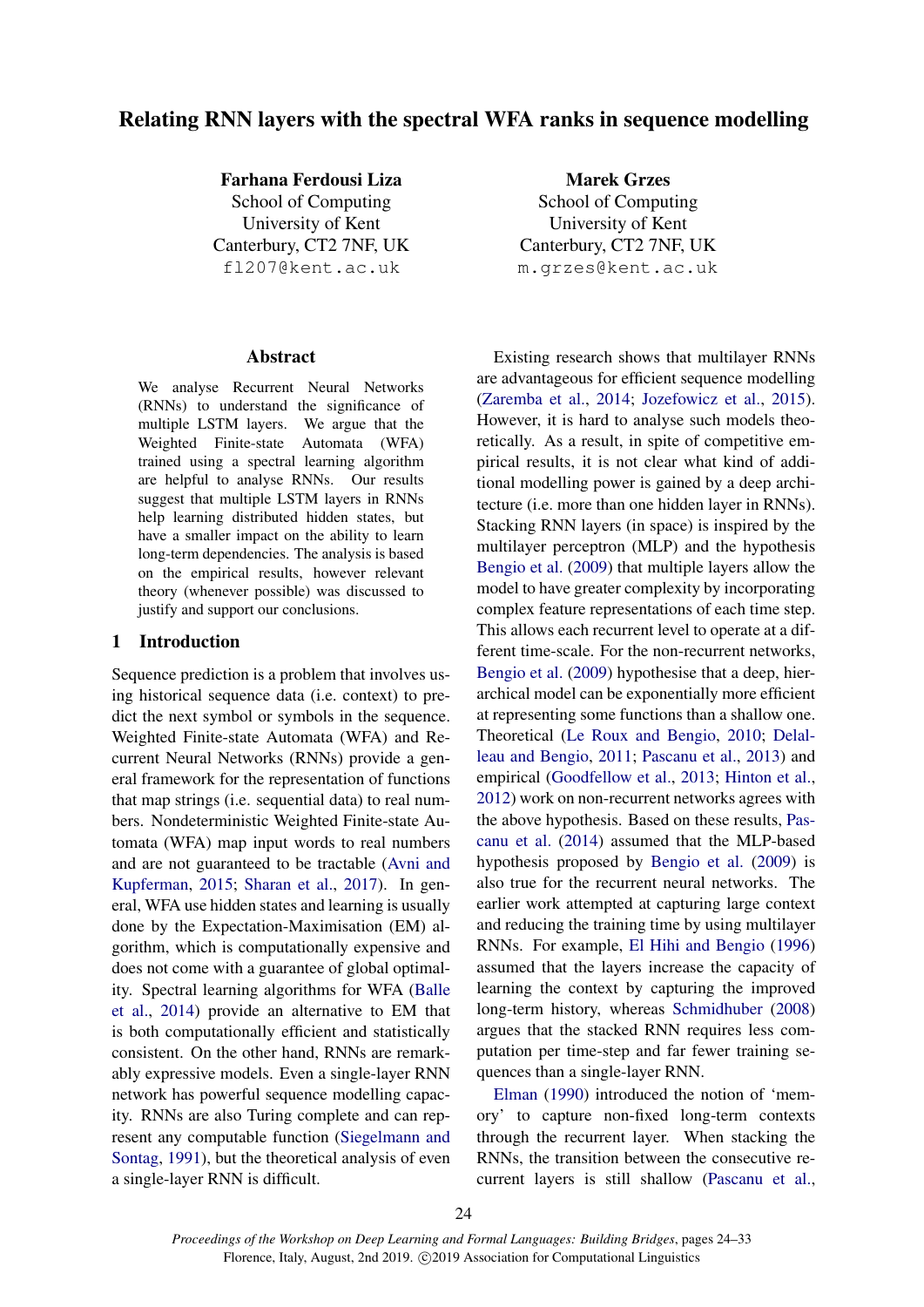[2014\)](#page-9-5). Thus, stacking the RNNs does not extend the hypothesis of [\(Bengio et al.,](#page-8-3) [2009\)](#page-8-3) to the recurrent layer that is dedicated for long-term context capture. The empirical results of [Zaremba et al.](#page-9-2) [\(2014\)](#page-9-2); [Jozefowicz et al.](#page-8-2) [\(2015\)](#page-8-2) suggested that multilayer RNNs improve sequence modelling. We show empirical evidence that indicates that a multilayer RNN does capture better context as shown by [El Hihi and Bengio](#page-8-7) [\(1996\)](#page-8-7), but that is achieved across stacked layers instead of the time scale (i.e. instead of recurrent layer). Better learning depends on capturing the improved input representation at each time step and capturing improved long-term dependency from the previous time-steps in a sequence. In this paper, we investigate RNN learning from the formal language perspective using the WFA models, and we show that adding more layers may not be sufficient if the model has to deal with long-term dependencies.

WFA-based models are used for both theoretical studies and sequence prediction tasks including language modelling [\(Buchsbaum et al.,](#page-8-9) [1998\)](#page-8-9). Evaluating their performance on real and synthetic data can help us to understand the model's hidden state relationship with the RNN layers. In the existing literature, stacking multiple RNN layers (in space) is used to obtain improved accuracy on sequence prediction tasks, but this is done without deeply-justified reasons of such choices. Our experiments and analysis show that the hidden states of a process can be modelled efficiently using multiple layers, but multiple layers may not be sufficient to model long-term dependencies in sequential observations.

In this paper, we use two types of RNN models (one is a single-layer and another is a two-layer stacked RNN network) and a WFA. All methods were evaluated on fifteen datasets to answer the following question "what is the impact of multiple RNN layers in sequence modelling?". To answer this question, we contrasted the impact of the LSTM layers in RNNs with the rank (i.e. the number of hidden states) in the corresponding WFA models.

### <span id="page-1-1"></span>2 Data

In this section we introduce the 15 datasets used in the Sequence PredIction ChallengE (SPiCe) in 2016. The datasets consist of 8 synthetic (fully or partially) and 7 real-world datasets. Among the synthetic datasets, four are generated artificially

and four are partially synthetic based on real data. Datasets are publicly available<sup>[1](#page-1-0)</sup> and descriptions can be found in [\(Balle et al.,](#page-8-10) [2017\)](#page-8-10). Our numbering of datasets is consistent with SPiCe'16. The synthetic datasets 1, 2, and 3 were artificially generated based on a Hidden Markov Model (HMM) [\(Balle et al.,](#page-8-10) [2017\)](#page-8-10). HMM sequences were generated with  $n$  states and non-stationary transition probabilities were obtained by partitioning the unit interval  $[0,1)$  into n equal sub-intervals and letting the states evolve as  $h_{t+1} = h_t + \Phi \text{ mod } 1$ , for some irrational number Φ. The emission probabilities were sampled from a Dirichlet distribution. Another synthetic dataset, 12, consists of synthetic data generated using the PAutomaC data generator [\(Verwer et al.,](#page-9-7) [2014b\)](#page-9-7). Partially synthetic datasets 6 and 9 are based on software engineering and come from the challenge RERS 2013 [\(Howar](#page-8-11) [et al.,](#page-8-11) [2014\)](#page-8-11). Partially synthetic datasets 14 and 15 contain synthetic data generated from two Deterministic Finite State Automata learned using the ALERGIA algorithm [\(Carrasco and Oncina,](#page-8-12) [1994\)](#page-8-12) based on the NLP datasets 4 and 5, respectively.

Real datasets 4 (English Verbs from Penn Treebank), 5 (Character Language Modelling benchmark from Penn Treebank), and 8 (POS from Ancora) all correspond to NLP problems from Penn Treebank [\(Marcus et al.,](#page-9-8) [1993a\)](#page-9-8) and the Span-ish Ancora corpus (Taulé et al., [2008\)](#page-9-9). Dataset 11 (lemmalisation) was created from a lemmatised version of the Fickr-8k dataset [\(Hodosh et al.,](#page-8-13) [2013\)](#page-8-13). Real dataset 13 (spelling correction) was derived from a Twitter spelling correction corpus [\(twi,](#page-7-0) [2010\)](#page-7-0). Real datasets 7 and 10 are protein families sequences taken from the Pfam database [\(Finn et al.,](#page-8-14) [2015\)](#page-8-14).

### <span id="page-1-2"></span>3 Sequence Modelling and Evaluation

The Sequence PredictIction ChallengE (SPiCe) [\(Balle et al.,](#page-8-10) [2017\)](#page-8-10) was an on-line competition to predict the next element of a sequence. The competition scored methods on their performance on both real and synthetic data (see Sec. [2\)](#page-1-1). Training datasets consist of whole sequences and the aim is to learn a model that allows the ranking of potential next symbols for a given test sequence (prefix or context), that is, the most likely options for a single next symbol. Once rankings for all prefixes were submitted by the participants, the score

<span id="page-1-0"></span><sup>1</sup> http://spice.lif.univ-mrs.fr/data.php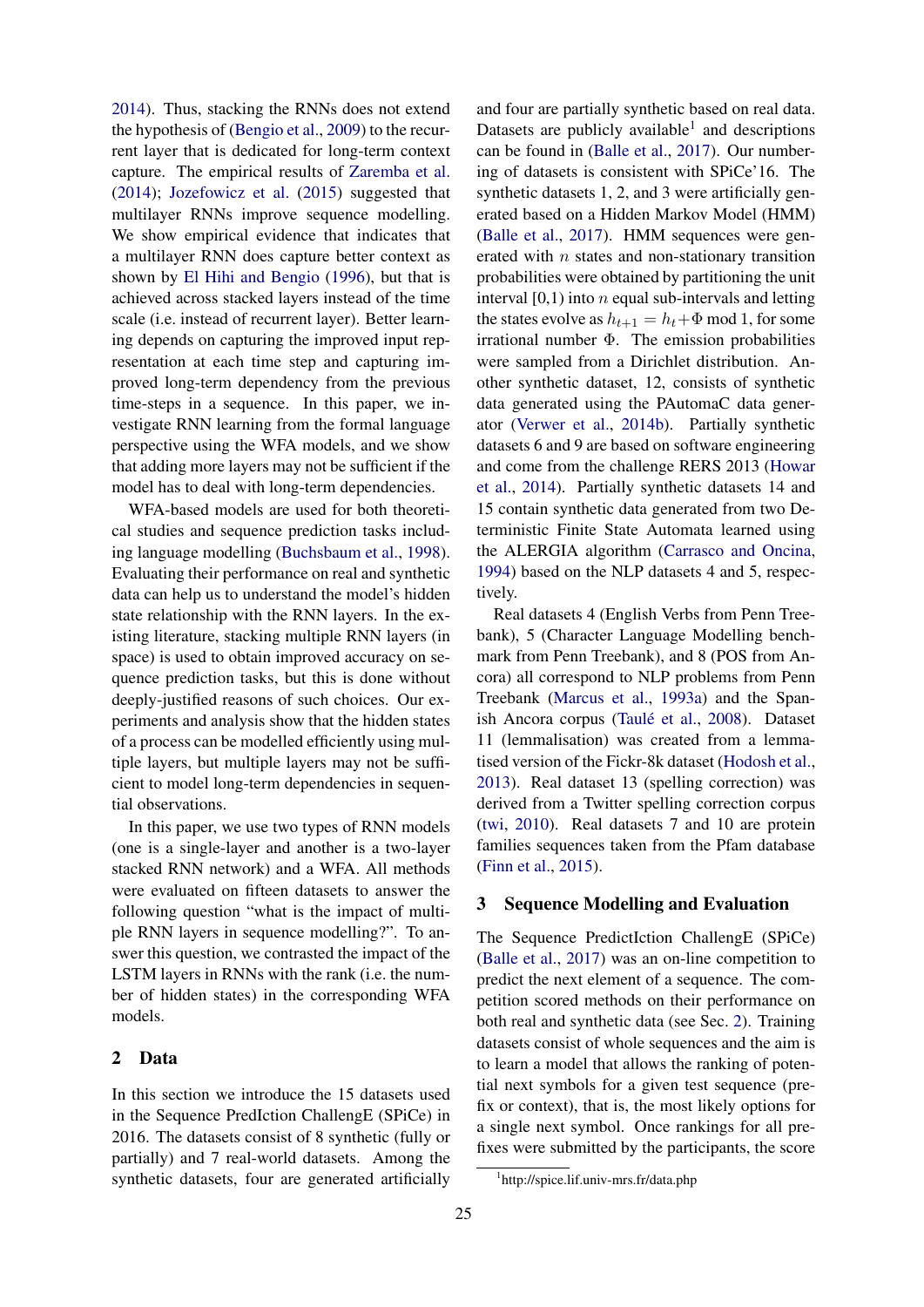$(NDCG_5$  explained below) of the submission was computed. The score is a ranking metric based on normalised discounted cumulative gain computed from the ranking of 5 potential next symbols starting from the most probable one. Suppose the test set is made of prefixes  $y_1, \ldots, y_M$  and the distinct next symbols ranking submitted for  $y_i$  is  $(\hat{a}_1^i, \ldots, \hat{a}_5^i)$  sorted from more likely to least likely. The target probability distribution of possible next symbols given the prefix  $y_i$ ,  $p(.|y_i)$ , was known to the organisers. Thus, the exact measure for prefix  $y_i$  could be computed using the following equation:

$$
NDCG_{5}(\hat{a}_{1}^{i},\ldots,\hat{a}_{5}^{i}) = \frac{\sum_{k=1}^{5} \frac{p(\hat{a}_{k}^{i}|y_{i})}{\log_{2}(k+1)}}{\sum_{k=1}^{5} \frac{p_{k}}{\log_{2}(k+1)}}
$$

where  $p_1 \geq p_2 \geq \ldots \geq p_5$  are the top 5 values in the distribution  $p(.|y_i)$ . More details on this evaluation can be found in [\(Balle et al.,](#page-8-10) [2017\)](#page-8-10).

## <span id="page-2-1"></span>4 WFA Models

WFA represent functions for mapping strings to real numbers. WFA include as special instances Deterministic Finite-state Automata (DFAs), hidden Markov models (HMMs), and predictive state representations (PSRs).

Let  $\Sigma^*$  denote the set of strings over a finite alphabet  $\Sigma$  and let  $\lambda$  be the empty word. A WFA with k states is a tuple  $A = \langle a_0, a_\infty, A_\sigma \rangle$  where  $a_0, a_\infty \in \mathbf{R}^k$  are the initial and final weight vectors respectively, and  $A_{\sigma} \in \mathbf{k} \times \mathbf{k}$  is the transition matrix for each symbol  $\sigma \in \Sigma$ . A WFA computes a function  $f_A : \Sigma^* \to \mathbf{R}$  defined for each word  $x = x_1 x_2 ... x_n \in \Sigma^*$  by  $f_{A(x)} =$  $a_o^{\top} A_{x_1} A_{x_2} \ldots A_{x_n} a_{\infty}.$ 

A WFA  $A$  with  $k$  states is minimal if its number of states is minimal, i.e., any WFA  $B$  such that  $f_A = f_B$  has at least k states. A function f:  $\Sigma^* \to R$  is recognisable if it can be computed by a WFA. In this case the rank of  $f$  is the number of states of a minimal WFA computing  $f$ . Note that this is the key reason why rank (i.e. the number of hidden states) is an important parameter that we exploit in this paper. If  $f$  is not recognisable, we let rank $(f) = \infty$ .

Approximating distributions over strings is a hard learning problem. Learning WFA has exponential computational complexity [\(Mohri,](#page-9-10) [2004\)](#page-9-10). The recent advancement in learning WFA is based on spectral learning, which reduces the computation complexity of learning WFA [\(Balle et al.,](#page-8-1) [2014\)](#page-8-1).

In this paper we use a Hankel matrix based spectral learning algorithm for WFA. The basic steps of the algorithm are as follows:

- S1. Basis Selection: Choose a set of prefixes P and suffixes S
- S2. Build a Hankel matrix: The Hankel matrix  $(H_f \in \mathbf{R}^{\Sigma^* \times \Sigma^*})$  associated with a function  $f : \Sigma^* \to \mathbf{R}$  is a bi-infinite matrix . In practice, one deals with finite sub-blocks of the Hankel matrix based on the chosen basis in S1, thus  $B = (P, S) \subset \Sigma^* \times \Sigma^*$ . The corresponding sub-block of the Hankel matrix is denoted by  $H \in R^{|P| \times |S|}$ . The entry  $H(p, s)$ is the value of the target function on the sequence obtained by concatenating prefix  $p$ with suffix s. Among all possible basis, we are particularly interested in the ones with the same rank as  $f$ . We say that a basis is complete if  $rank(H) = rank(f) = rank(H_f)$ .
- S3. Perform SVD on  $H = u\sigma v^{\top}$ .
- S4. Use the factorization  $F = u\sigma$ ,  $B = v^{\top}$  and  $H$  to recover the parameters of the minimal WFA, following [\(Hsu et al.,](#page-8-15) [2012,](#page-8-15) see Sec. 2.3).

The hyperparameters of the learning algorithm [\(Balle et al.,](#page-8-1) [2014\)](#page-8-1) for retrieving the parameters of the minimum WFA are the number of states  $n$  of the target WFA and the basis (i.e. sets of  $P$  and S). This *n* is also a rank of the n-dimensional reconstruction of the Hankel matrix when the best  $n$ dimensions of its SVD are used.

We choose a basis that contains most frequent elements (substrings) observed in the sample based on the work by [Balle et al.](#page-8-16) [\(2012\)](#page-8-16) as this approach was found computationally efficient. The rows and columns of the Hankel matrix correspond to the substrings, and the cells of the Hankel matrix contain the frequencies of the corresponding substrings. In this approach, the length of these substrings along rows  $(nR)$  and along column  $(nC)$  are also the hyperparameters of the spectral learning algorithm for WFA [\(Balle et al.,](#page-8-1) [2014\)](#page-8-1).

#### <span id="page-2-0"></span>4.1 Tuning Hyperparameters

Similar to [Larochelle et al.](#page-9-11) [\(2007\)](#page-9-11), our tuning method included a combination of multi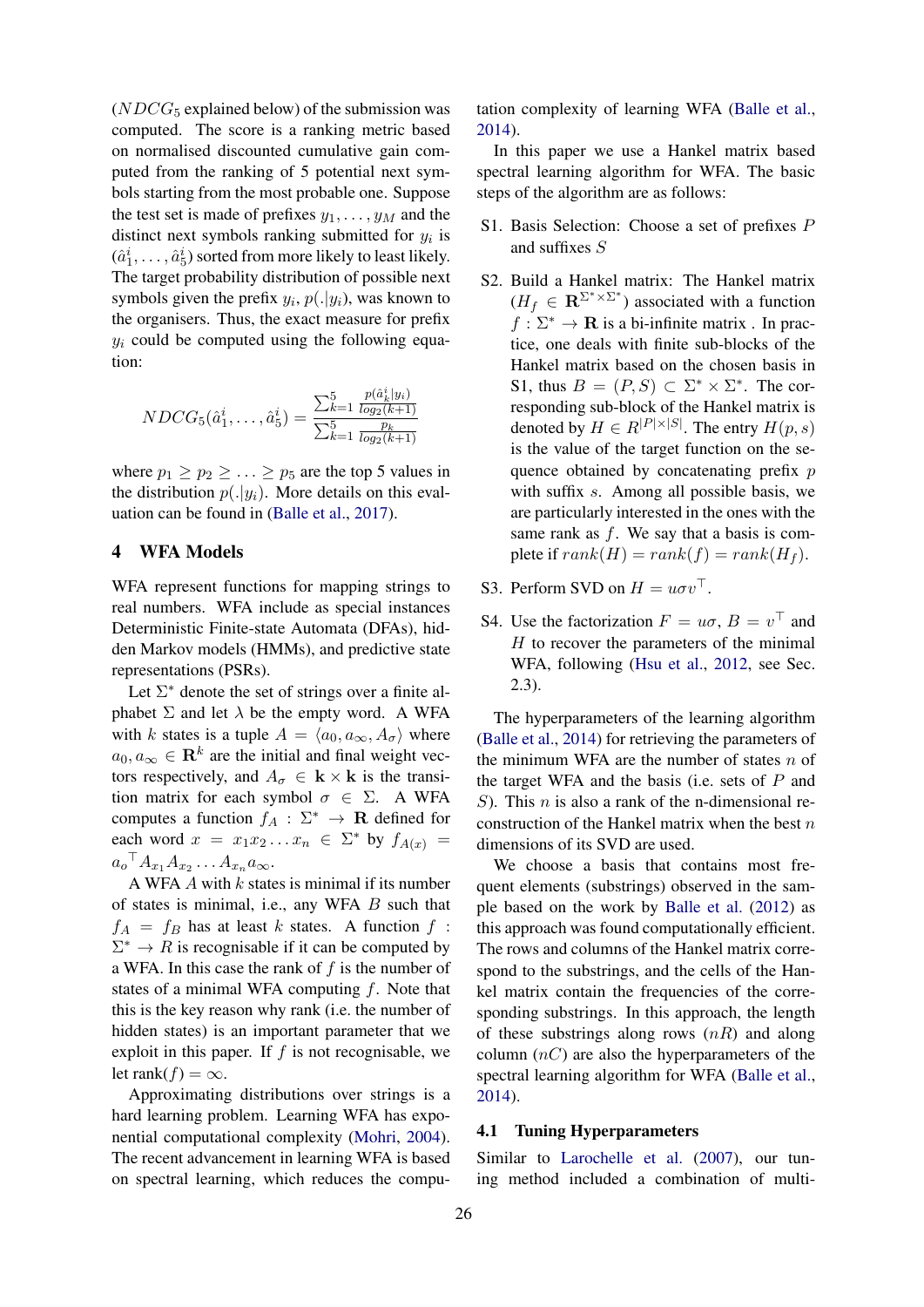resolution search, coordinate ascent, and manual search, with a significant utilisation of the last method. On all datasets, our method first initialises  $nR$  and  $nC$  to 4 and n to 5. Note that the actual number of rows (columns) in the Hankel matrix is much larger than  $nR$  ( $nC$ ). In the second step, the algorithm starts the process of tuning the number of states  $n$  because this was the most important hyperparameter in our preliminary experiments. Random walk is used to select new values of  $n$  with the step size being depended on the size of the domain, i.e., the number of observations and the number of sequences. Thus, when  $nR$  and  $nC$ were kept constant, the value of *n* was increased or decreased randomly based on the score  $NDCG_5$ (Sec. [3\)](#page-1-2), i.e., a form of coordinate ascent was performed on n. After the highest score was achieved by tuning  $n$ ,  $n$  was frozen, and the algorithm used the same randomised procedure to tune  $nR$ . Finally, the same procedure was executed to tune the parameter  $nC$ .

On some problems, increasing n,  $nR$  and  $nC$ to large values was not possible as the algorithm became intractable.

## <span id="page-3-0"></span>5 Neural Models

Theoretically a single-layer RNN network should be able to approximate any computable function. However, it was observed recently that *empirically* multilayer deep RNNs work better than shallower (single layer) ones on some tasks, specifically on natural language processing tasks. For instance, [Zaremba et al.](#page-9-2) [\(2014\)](#page-9-2) used a stack of Long Short-Term Memory (LSTM) layers for language modelling and in [\(Sutskever et al.,](#page-9-12) [2014\)](#page-9-12) a 4-layer deep architecture was crucial in achieving good machine translation performance in an encoderdecoder framework. Apart from considering the number of layers as a hyperparameter, most recent works do not explain the advantage of multilayer RNNs. Moreover, the deep RNN language model [\(Zaremba et al.,](#page-9-2) [2014\)](#page-9-2) is used by numerous other models including [Press and Wolf](#page-9-13) [\(2016\)](#page-9-13); [Gal and](#page-8-17) [Ghahramani](#page-8-17) [\(2016\)](#page-8-17). This was also used as a baseline in the exhaustive (over ten thousand different RNN architectures) architecture search by [Joze](#page-8-2)[fowicz et al.](#page-8-2) [\(2015\)](#page-8-2) in pursuit of a better architecture, and they did not find architectures that were significantly better than the baselines. Therefore, a two-layer RNN is a strong baseline architecture for certain sequence prediction tasks, especially

language modelling, where single-layer RNNs are not so powerful.

In the SPiCe competition, there were three neural models explored by [Shibata and Heinz](#page-9-14) [\(2017\)](#page-9-14) that achieved the winning accuracy. Among those models, the basic model is a two-layer stacked LSTM network. There is an all-connected nonlinear layer with a Rectified Linear Unit (ReLU) activation function used on top of a stacked LSTM (Fig. [1a\)](#page-4-0). The two-layer LSTM stack was placed on top of the embedding layer that is used to embed each symbol  $x_t$  of the sequence at position t. The output layer consists of a softmax layer implementing the softmax activation, which outputs the network's prediction of the next symbol of sequence  $y_t = x_{t+1}$ .

In this paper, we have simplified the basic architecture in two ways. First, we removed the fully-connected non-linear layer and introduced dropout to all non-recurrent layers (Fig. [1b\)](#page-4-0). Second, we further simplified the model by using just a single layer (Fig. [1c\)](#page-4-0) with dropout at nonrecurrent layer. Dropout is an effective regularisation technique for deep neural networks [\(Hin](#page-8-6)[ton et al.,](#page-8-6) [2012\)](#page-8-6). The motivation for removing the all-connected layer is to reduce the number of parameters and the state-of-the-art sequence prediction models [\(Zaremba et al.,](#page-9-2) [2014\)](#page-9-2) do not usually have an all-connected non-linear layer on top of the stacked LSTM. Stacked LSTMs are expressive enough to capture most of regularities without an additional all-connected non-linear layer. The motivation for applying dropout to all nonrecurrent layers is to regularise the whole networks [\(Zaremba et al.,](#page-9-2) [2014\)](#page-9-2) instead of regularising based on some particular layers [\(Shibata and](#page-9-14) [Heinz,](#page-9-14) [2017\)](#page-9-14). We compare against a single-layer LSTM in the results section.

Following [Shibata and Heinz](#page-9-14) [\(2017\)](#page-9-14) a 'start' symbol and an 'end' symbol were added to both sides of each training sentence. Symbols are fed into the model from the 'start' symbol.

## 5.1 Relevant Parameters and Parameter Search

Neural models have more hyperparameters than the other models (e.g. WFA). We used the hyperparameters from the baseline work [\(Shibata and](#page-9-14) [Heinz,](#page-9-14) [2017\)](#page-9-14) with two major exceptions: we used an LSTM network with one layer and two layers (contrary to the baseline work, we removed fully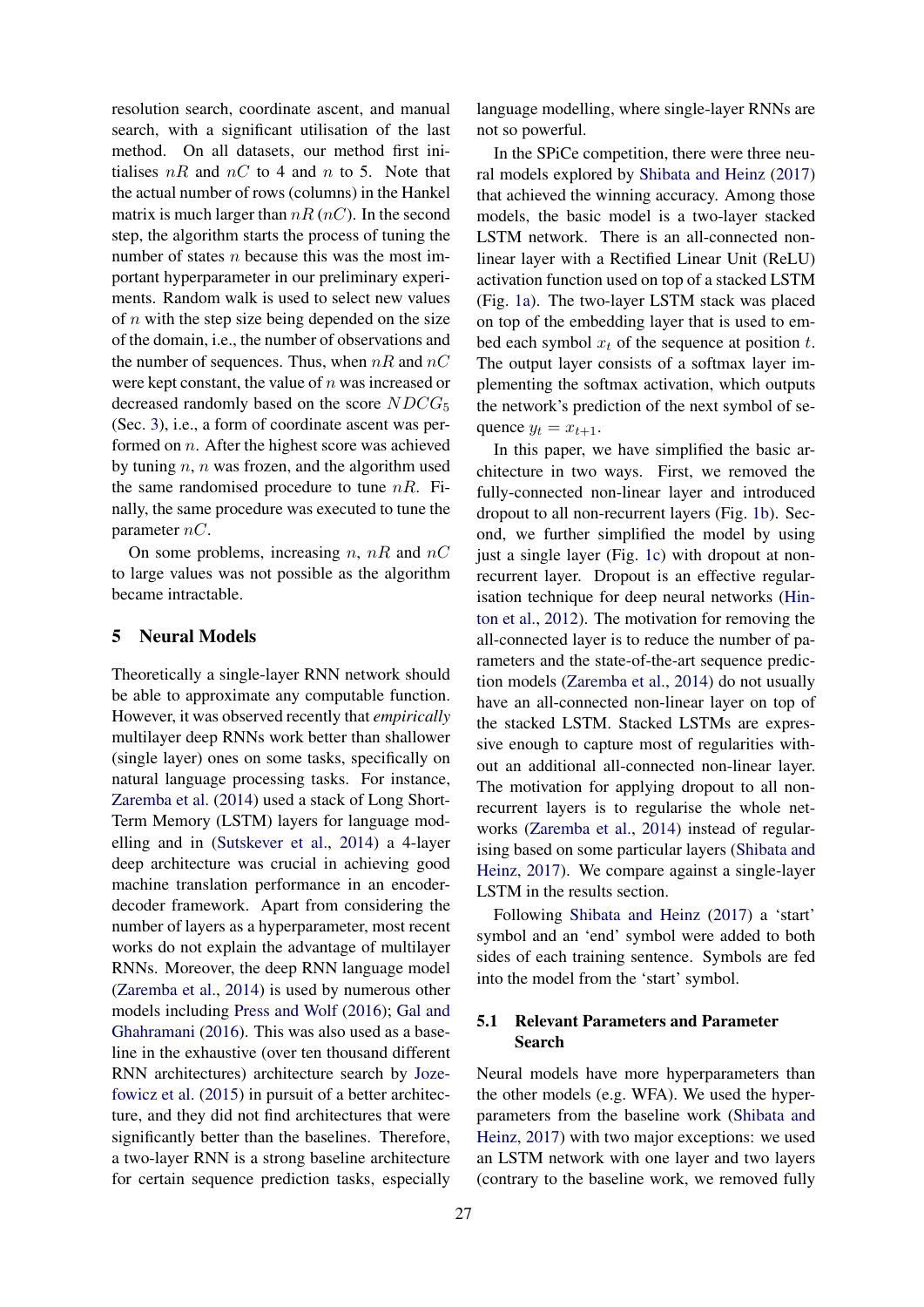<span id="page-4-0"></span>

Figure 1: Neural architectures for our experiments

connected layer as shown in Fig. [1b\)](#page-4-0) and we applied the regularisation (i.e. dropout) differently than the baseline study. We applied dropout to regularise the whole network (except the recurrent layer) instead of just the last two layers (in baseline). The exact values of different parameters can be found in Sec. [6.](#page-4-1)

#### <span id="page-4-1"></span>6 Experiments

The hyperparameters (see Tab. [1\)](#page-5-0) for the WFA were tuned based on the approach described in Sec. [4.1](#page-2-0) to find the best results obtained in this paper.

For the neural models, the weights were initialised with Gaussian samples, each of which has zero mean and standard deviation  $\sqrt{\frac{1}{in\_size}}$ , where  $in\_size$  is the dimension of input vectors. The LSTM has 600 hidden nodes, the size of the embedding layer was set to 100, and when a nonlinear layer is used between the LSTM and Softmax layers (for the baseline replication), the output dimension was set to 300. These values were set based on the baseline study [\(Shibata and Heinz,](#page-9-14) [2017\)](#page-9-14), in which two hidden layer sizes (400 and 600) were used. In [Shibata and Heinz](#page-9-14) [\(2017,](#page-9-14) Tables 1 and 2), hidden layer size did not have critical effect on the results. Considering SPiCe'16 datasets and the existing literature, 600 hidden nodes make a large RNN network. We have used two-layer and one-layer LSTM networks in our experiments. The dropout rate was set to 0.5 for all non-recurrent layers, which is known to be close to optimal for a wide range of networks and tasks [\(Srivastava et al.,](#page-9-15) [2014\)](#page-9-15).

Following the baseline study, for optimisation, we used stochastic gradient descent (SGD) with momentum of 0.9. The learning rate decreased gradually from 0.1 to 0.001, where the number of iterations is 45 and the mini-batch size is 128.

## 7 Results and Analysis

The main goal of our empirical investigation is to show that correlating the impact of multiple layers in RNN-based neural models with the number of hidden states (quantified using a rank of the SVD) in finite-state automata, we can increase the understanding of the deep neural networks. This way we aim to explain the role of multiple RNN layers in sequence modelling. In this discussion, we will refer to Tab. [1](#page-5-0) that reports the scores of the three neural network models described in Sec. [5](#page-3-0) and the scores of the WFA models described in Sec. [4.](#page-2-1)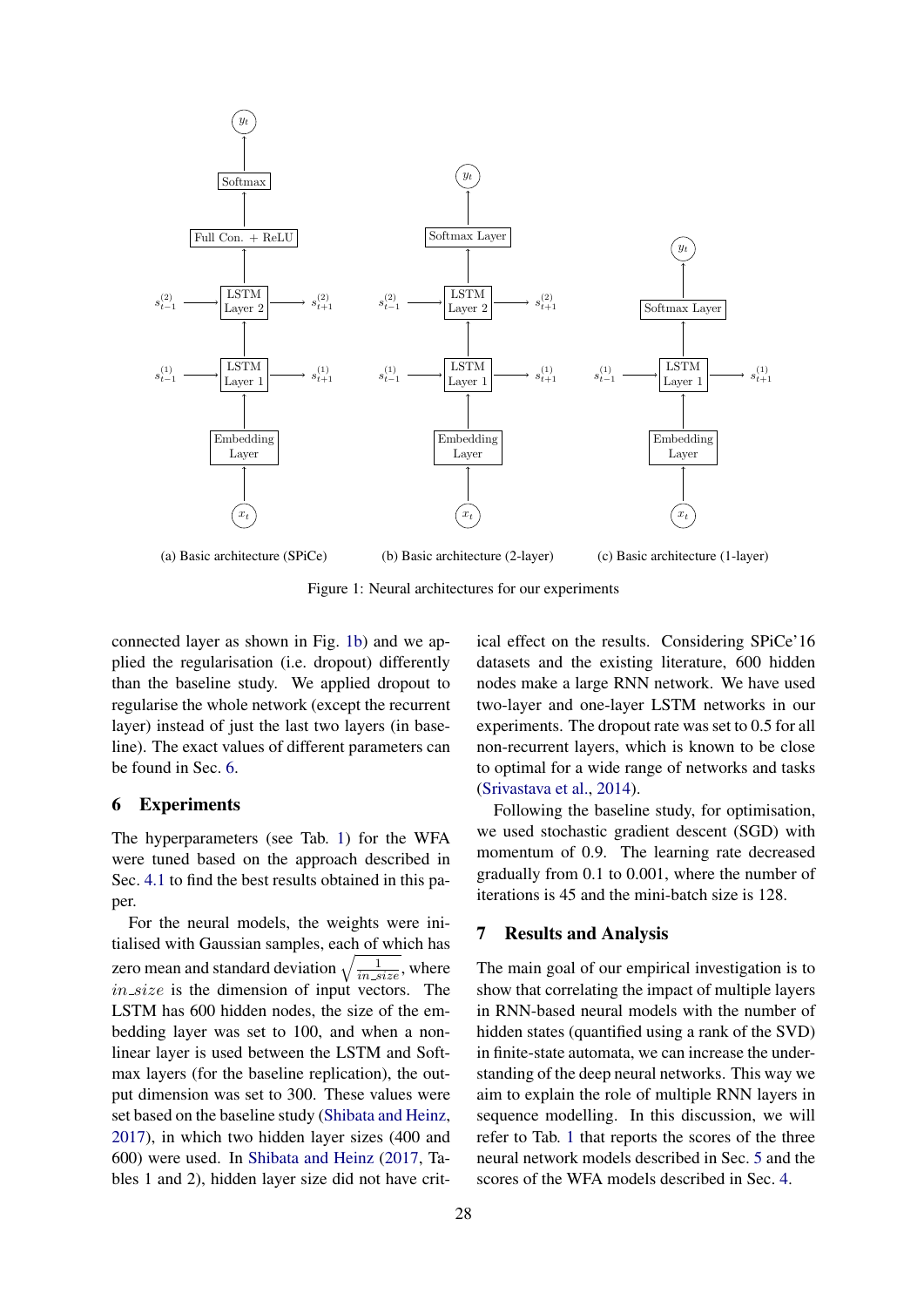<span id="page-5-0"></span>

| Data           | <b>WFA</b>       |                |                |            | Neural Models (NN) |                |               | RNN Improv.   |
|----------------|------------------|----------------|----------------|------------|--------------------|----------------|---------------|---------------|
| #              | $\boldsymbol{n}$ | nR             | nC             | <b>WFA</b> | SPiCe NN           | RNN (2 Layers) | RNN (1 Layer) | Gain in score |
| 1              | 4                | 5              | 5              | 0.8789     | 0.909              | 0.9180         | 0.8521        | 0.0391        |
| $\overline{2}$ | 6                | 5              | 5              | 0.8731     | 0.920              | 0.9210         | 0.9183        | 0.0479        |
| 3              | $5\overline{)}$  | 10             | 3              | 0.8248     | 0.888              | 0.8938         | 0.8819        | 0.0690        |
| 4              | 500              | 5              | 5              | 0.5272     | 0.619              | 0.6131         | 0.6142        | 0.0918        |
| 5              | 450              | 5              | 5              | 0.5688     | 0.8100             | 0.8107         | 0.7988        | 0.2419        |
| 6              | 90               | 6              | $\overline{7}$ | 0.8096     | 0.863              | 0.8690         | 0.7815        | 0.0594        |
| 7              | 500              | $\overline{4}$ | 4              | 0.4474     | 0.736              | 0.7258         | 0.7176        | 0.2886        |
| 8              | 60               | 5              | 5              | 0.5426     | 0.645              | 0.6614         | 0.6521        | 0.1188        |
| 9              | 57               | 8              | $\tau$         | 0.9324     | 0.962              | 0.9674         | 0.9546        | 0.0350        |
| 10             | 200              | 5              | 5              | 0.3623     | 0.574              | 0.5526         | 0.5604        | 0.2117        |
| 11             | 100              | 5              | 5              | 0.4147     | 0.520              | 0.5535         | 0.5412        | 0.1388        |
| 12             | 95               | $\overline{4}$ | 4              | 0.8113     | 0.799              | 0.8508         | 0.7116        | 0.0395        |
| 13             | 500              | 5              | 5              | 0.4990     | 0.592              | 0.6007         | 0.5357        | 0.1017        |
| 14             | 2                | 10             | 10             | 0.4649     | 0.350              | 0.3496         | 0.3616        |               |
| 15             | 3                | 6              | 6              | 0.2899     | 0.263              | 0.2655         | 0.2651        |               |

Table 1: The hyperparameters of WFA, the scores of WFA and neural models, and the score improvement by the best neural model compared to WFA

Table [1](#page-5-0) shows that the proposed one-layer neural network model has achieved competitive results compared with the two-layer stacked network on many of the SPiCe datasets. The additional layer in a two-layer model improved the score most significantly on dataset 12, where the score improved from 0.711 to 0.851 (0.14 units). Another dataset where improvement was observed was dataset 6 where the score improved by 0.088 units. On datasets 1 and 13, the improvements were 0.065 and 0.065 units. In addition to those bigger improvements, a two-layer stacked RNN achieved slight improvement in score ( $\leq 0.02$ ) on datasets 2, 3, 5, 7, 8, 9, 10, and 11. Still, a onelayer network did better than at least one of the two-layer networks (i.e. SPiCe and the one proposed in this paper) on datasets 4, 8, 10, and 11. Overall, we can see that a one-layer RNN would be a better choice for some of our datasets, although using multiple layers leads to better predictions on other datasets. This means that in order to gain deeper insight into the behaviour of the methods, it is useful to investigate individual datasets in detail and include WFA in our analysis. For this reason, to shed some light on the impact of multiple layers in RNNs, we will analyse datasets 12 and 5 in the subsequent paragraphs. The reason for this choice is that on dataset 12, the score improved significantly using two layers, whereas on dataset 5 a similar improvement was not observed.

Dataset 12 and High Rank The synthetic dataset 12 was the biggest and arguably the most challenging problem in SPiCe 2016. It was initially generated for another competition (PAutomaC) using the PAutomaC data generator [\(Ver](#page-9-16)[wer et al.,](#page-9-16) [2014a\)](#page-9-16). The best performing WFA scored 0.8113 on this dataset with  $n = 95$  and  $nR = nC = 4$ . Although WFA is a Markov model<sup>[2](#page-5-1)</sup> (i.e., a model that may require *l*-th order representation, which makes predictions based on l the most recent observations, to learn long-range dependencies [\(Bengio and Frasconi,](#page-8-18) [1995b;](#page-8-18) [Hin](#page-8-19)[ton et al.,](#page-8-19) [2001;](#page-8-19) [Kakade et al.,](#page-8-20) [2016\)](#page-8-20)), on dataset 12, WFA was as good as the RNN models. Our one-layer neural model scored 0.7116 and the twolayer neural model improved the result to 0.8508. So, we can clearly see that on this large dataset, two layers improve the results. We argue that we can use WFA results to explain the improvement of our two-layer neural model. For that we will focus on the rank of WFA (i.e. parameter  $n$ ) and the maximum length of substrings in its basis (i.e.  $nR$  and  $nC$ ). To score high on dataset 12, WFA had to use 95 hidden states, which is a large number of hidden states for a traditional Baum-Welch algorithm [\(Siddiqi et al.,](#page-9-17) [2007\)](#page-9-17). This means that

<span id="page-5-1"></span> $2^2$ Note that WFA is a generalisation of a Markov model where the next state depends only on the current state [\(Pe](#page-9-18)[nagarikano and Bordel,](#page-9-18) [2004\)](#page-9-18); every Markov model can be represented as a WFA.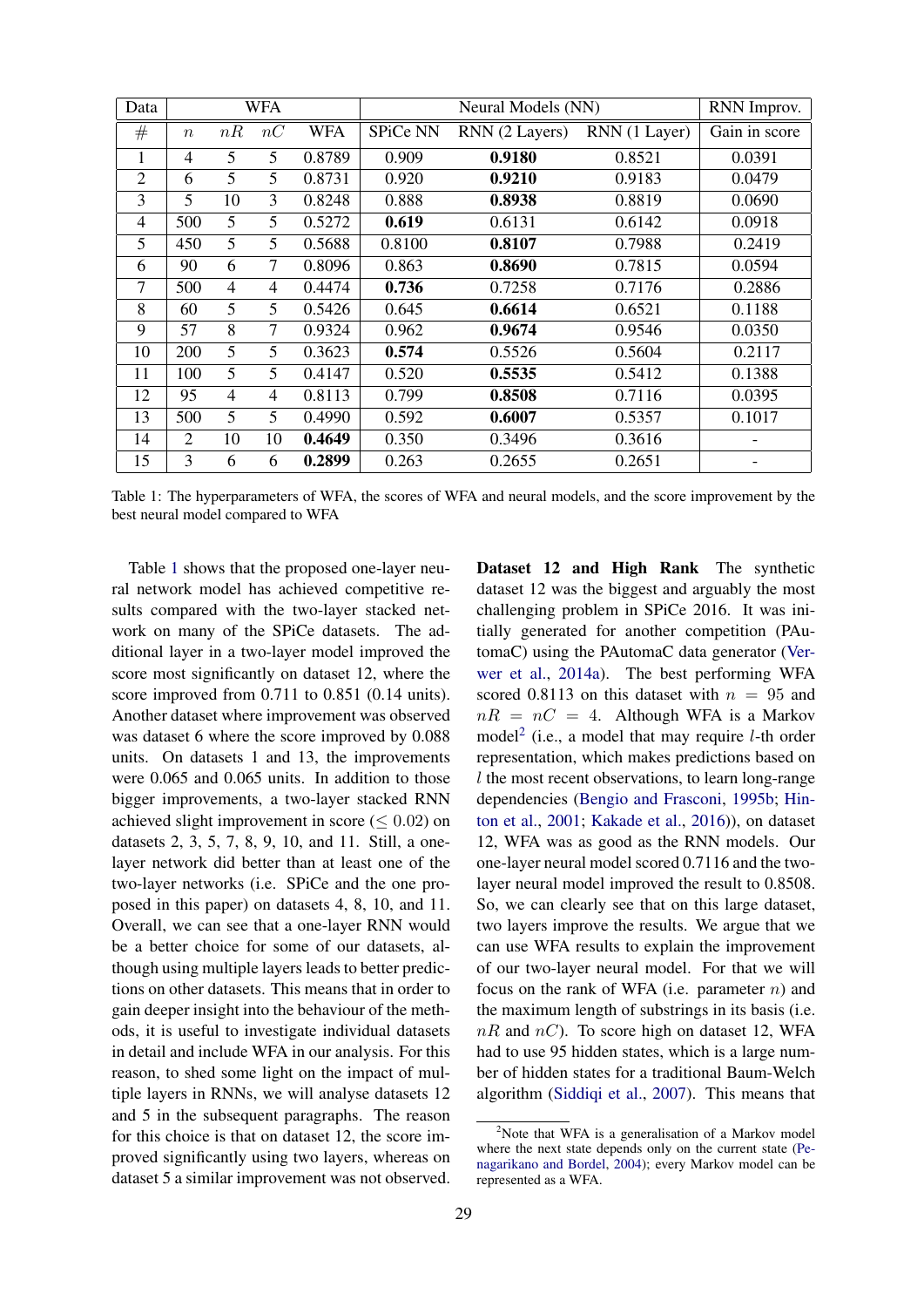in order to solve this problem, a Markov model requires a relatively large number of states. This fact can explain why our two-layer neural model outperformed a single-layer model because the second LSTM layer increased the number of hidden states in the neural model. Moreover, the obtained WFA's score is based on short substrings (i.e.  $nR = nC = 4$ ) in its basis. Therefore, it is fair to expect that dataset 12 does not have longterm dependencies since short substring statistics are sufficient to capture the data-generating distribution in this model. We believe that we can make this claim because our WFA with short substrings works very well on this data. All this means that dataset 12 requires a relatively large number of hidden states, but it does not have long-term dependencies. Our two-layer neural model is sufficient for such problems because two layers increase the number of hidden states, whereas the long-term dependencies are not an issue.

To support our discussion above, we should add that in [\(Rabusseau et al.,](#page-9-19) [2018\)](#page-9-19) the hidden units of the second-order RNN were shown to be related to the rank or the hidden states of WFA. Note that second-order and higher-order RNNs have their recurrence depth increased by explicit, higherorder multiplicative interactions between the hidden states at previous time steps and input at the current time step. It was shown that any function that can be computed by a linear second-order RNN [\(Giles et al.,](#page-8-21) [1992\)](#page-8-21) with  $n$  hidden units on sequences of one-hot vectors (i.e. canonical basis vectors) can be computed by a WFA with  $n$  states. A higher-order RNN has additional connections from multiple previous time steps whereas the classic RNN has connection from one previous time step only. Higher order RNNs allow a direct mapping to a finite-state machine [\(Giles et al.,](#page-8-21) [1992;](#page-8-21) [Omlin and Giles,](#page-9-20) [1996\)](#page-9-20). However, a similar connection is not available for classic RNNs and WFA and more importantly for multilayer RNNs and WFA. Based on these theoretical results and our empirical investigation, we can conjecture that the improved score on dataset 12 by using two LSTM layers indicates that the multiple layers helped to model the hidden states more efficiently.

Low Rank To support our arguments about the rank (i.e. the number of hidden states) in our discussion about dataset 12, we can identify a complementary relationship in other results. In particular, when we consider all datasets on which WFA

did well having a small rank (this is in contrast to dataset 12 which required a high rank for WFA), a two-layer network does not lead to significant improvement. This pattern can be seen on datasets 1, 2, and 3, and this complements our previous arguments about dataset 12.

Dataset 5 and Long Context Dataset 5 is a real dataset on which the best performing WFA model scored 0.568 with rank  $n = 450$  and substring lengths  $nR = nC = 5$ . This dataset is large for spectral learning and increasing  $nR$  and  $nC$  above 5 made the method intractable. Our one-layer neural model scored 0.7988 and a two-layer model showed a small improvement scoring 0.8107. This means that on this dataset adding more layers did not change the score significantly. We will attempt to explain the lack of a big improvement of a twolayer neural model using our WFA results.

Dataset 5 corresponds to the NLP character language modelling benchmark from Penn Treebank [\(Marcus et al.,](#page-9-21) [1993b\)](#page-9-21). The other NLP datasets are 4, 8, 11, and 13. Similar to dataset 5, increasing the number of RNN layers did not significantly improve the score on those datasets. Most NLP data (including dataset 5) have longterm dependencies because there are many training examples of word agreements (with different long-range regularities) which span a large portion of a sentence [\(Brown and Hinton,](#page-8-22) [2001\)](#page-8-22). WFA with discrete states have limited memory capacity which gets consumed by having to deal with all the intervening regularities in the sequence. We can clearly see this in our results because in our experiments on WFA, we have many hidden states  $(n = 450)$ . We can see that a large number of hidden states was not sufficient to solve this problem using WFA when  $nR = nC = 5$ , i.e., when substrings are short. In order to capture long-term dependencies, our WFA would need to be trained on longer substrings (higher  $nR$  and  $nC$ ), but this is infeasible to do on this large dataset because the method becomes intractable. This problem requires the learning algorithm to take care of the long-term context.

We can provide a theoretical justification as to why long substrings (i.e. prefixes and suffixes that define the basis of a Hankel matrix) can lead to a better model given a particular number of hidden states, n. Note that the number of hidden states n corresponds to the number of dimensions that are kept after the SVD of the Henkel matrix. This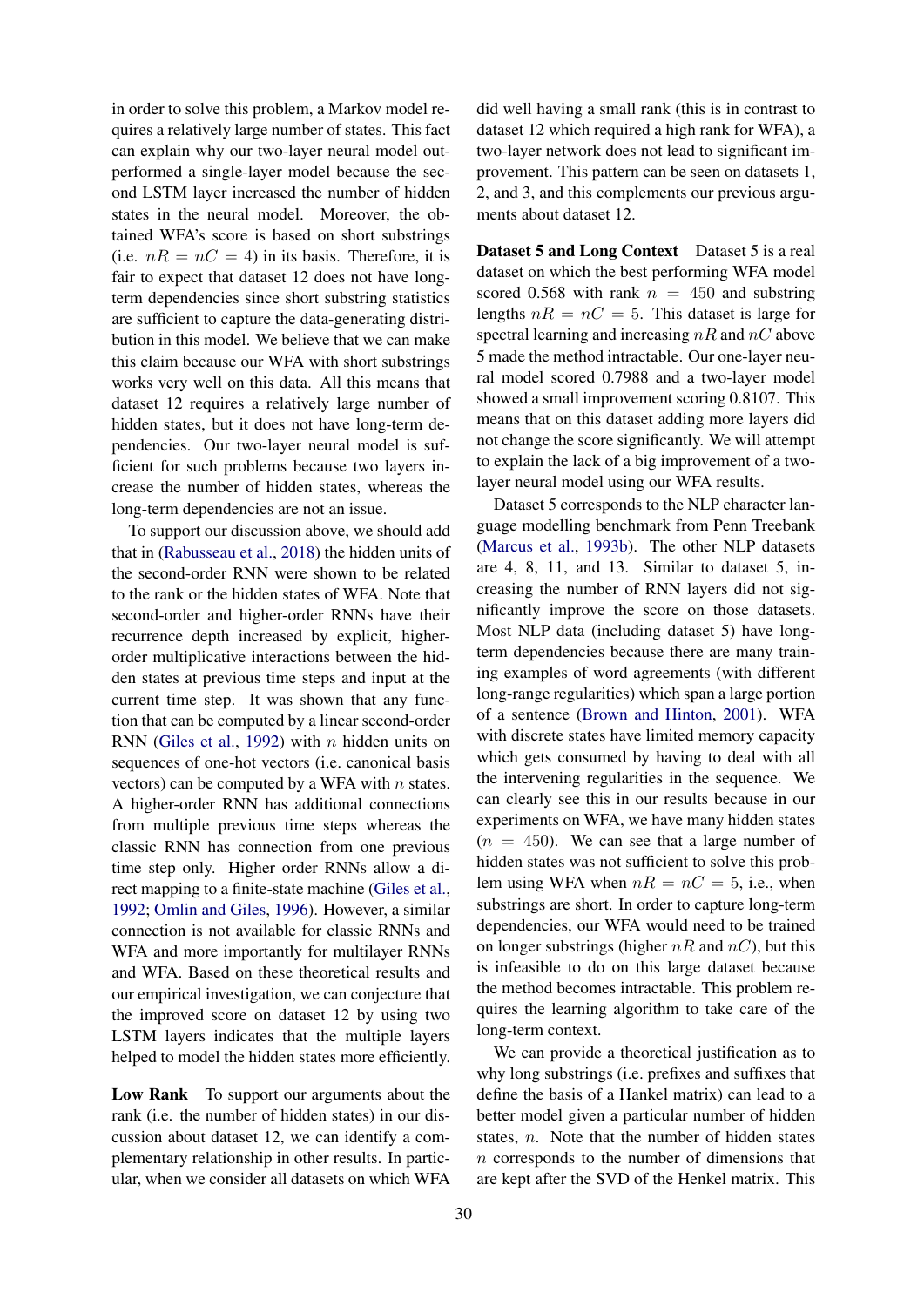means that  $n$  most informative latent dimensions (i.e., those that carry the most variance) are used as hidden states. If, given a particular value of n, one model has better performance than another model, it means that it's best  $n$  dimensions capture more variance than the best  $n$  latent dimensions of the alternative model. This argument explains why one basis of a Hankel matrix can lead to a better model than another basis. Intuitively, it is also natural to expect that long substrings can lead to a better set of hidden states because they can capture longer interactions between input symbols, which should naturally lead to more informative hidden states. If it was computationally feasible to evaluate dataset 5 with larger substring lengths, we could investigate the spectral norm of the empirical Hankel matrix with the increasing length of substrings (i.e.  $nR, nC$ ). This would shed some light on the quality of the first hidden state in compared models.

Theoretically, a one-layer RNN model can capture infinite context [\(Siegelmann and Sontag,](#page-9-1) [1991\)](#page-9-1), but due to training difficulties (e.g. the vanishing gradient problem), the context capture capacity of RNNs is limited. Despite this difficulty, it was shown in the literature that RNNs can capture previous context of up to 200 tokens [\(Khan](#page-8-23)[delwal et al.,](#page-8-23) [2018\)](#page-8-23). However, other researchers [\(Pascanu et al.,](#page-9-5) [2014\)](#page-9-5) argue that stacking RNN layers (like in our two-layer model) does not increase the capacity of the model to capture longer contexts. This means that our two-layer model cannot deal with long contexts even when we add more layers. Since WFA did not perform well on dataset 5 having short context and a large number of hidden states, we conjecture that this dataset requires a long context and for this reason two-layers in a neural model do not help. Our results are consistent with other results where long-term contexts are captured by the recurrent layer [\(Bengio](#page-8-24) [and Frasconi,](#page-8-24) [1995a\)](#page-8-24). According to the distributed hypothesis [\(Bengio et al.,](#page-8-3) [2009\)](#page-8-3) stacking multiple layers allows for learning distributed features but not for capturing long-term contexts. Consequently, we assume that the long-term contexts are more important for dataset 5 to make efficient prediction than the pure increase in the number of the hidden states across the space.

Theoretical Considerations The relationship between the number of types of hidden states (discrete, or distributed), long-term dependency and

the sequence prediction has been explored by [Hin](#page-8-19)[ton et al.](#page-8-19) [\(2001\)](#page-8-19); [Bengio and Frasconi](#page-8-18) [\(1995b\)](#page-8-18). For example, the hidden state of a single HMM (a specific version of WFA) can only convey  $log_2 K$ bits of information about the recent history. Instead, if a generative model had a distributed hidden state representation [\(Williams and Hinton,](#page-9-22) [1991\)](#page-9-22) consisting of M variables each with  $K$  alternative states, it could convey  $M \log_2 K$  bits of information. This means that the information bottleneck scales linearly with the number of variables and only logarithmically with the number of alternative states of each variable [\(Hinton et al.,](#page-8-19) [2001\)](#page-8-19). However, the link between the hidden state modelling and the number of recurrent neural network layers had not been explored before. From this theoretical analysis, we can see that if we have access to a large dataset then increasing the number of layers helps in modelling the hidden states more accurately (as seen in dataset 12), but it does not have to help to capture long-term contexts (dataset 5). In the latter case, one has to use models with high recurrence depth [\(Zilly et al.,](#page-9-23) [2017;](#page-9-23) [Pascanu et al.,](#page-9-4) [2013\)](#page-9-4), but we leave their exploration for future work since in this paper we wanted to focus on traditional LSTM layers.

## Conclusion

Recurrent Neural Networks (RNNs) are a powerful tool for sequence modelling. However, RNNs are non-linear models, which makes them difficult to analyse theoretically. In this paper, we empirically analysed two RNN models (single-layer and two-layer RNNs) to understand the impact of the additional LSTM layers. We used Weighted Finite-state Automata (WFA) trained using the Hankel-based spectral learning algorithm. Based on fifteen benchmark datasets from the SPiCe 2016 competition, our empirical analyses indicate that multiple layers in RNNs help learning distributed hidden states through improved hidden space modelling but have lesser impact on the ability to learn long-term dependencies.

Acknowledgement We thank the four anonymous reviewers for their insightful and professional comments.

### **References**

<span id="page-7-0"></span><sup>2010.</sup> TYPO CORPUS. [http://luululu.com/](http://luululu.com/tweet/) [tweet/](http://luululu.com/tweet/). [Online; accessed 05-Feb-2019].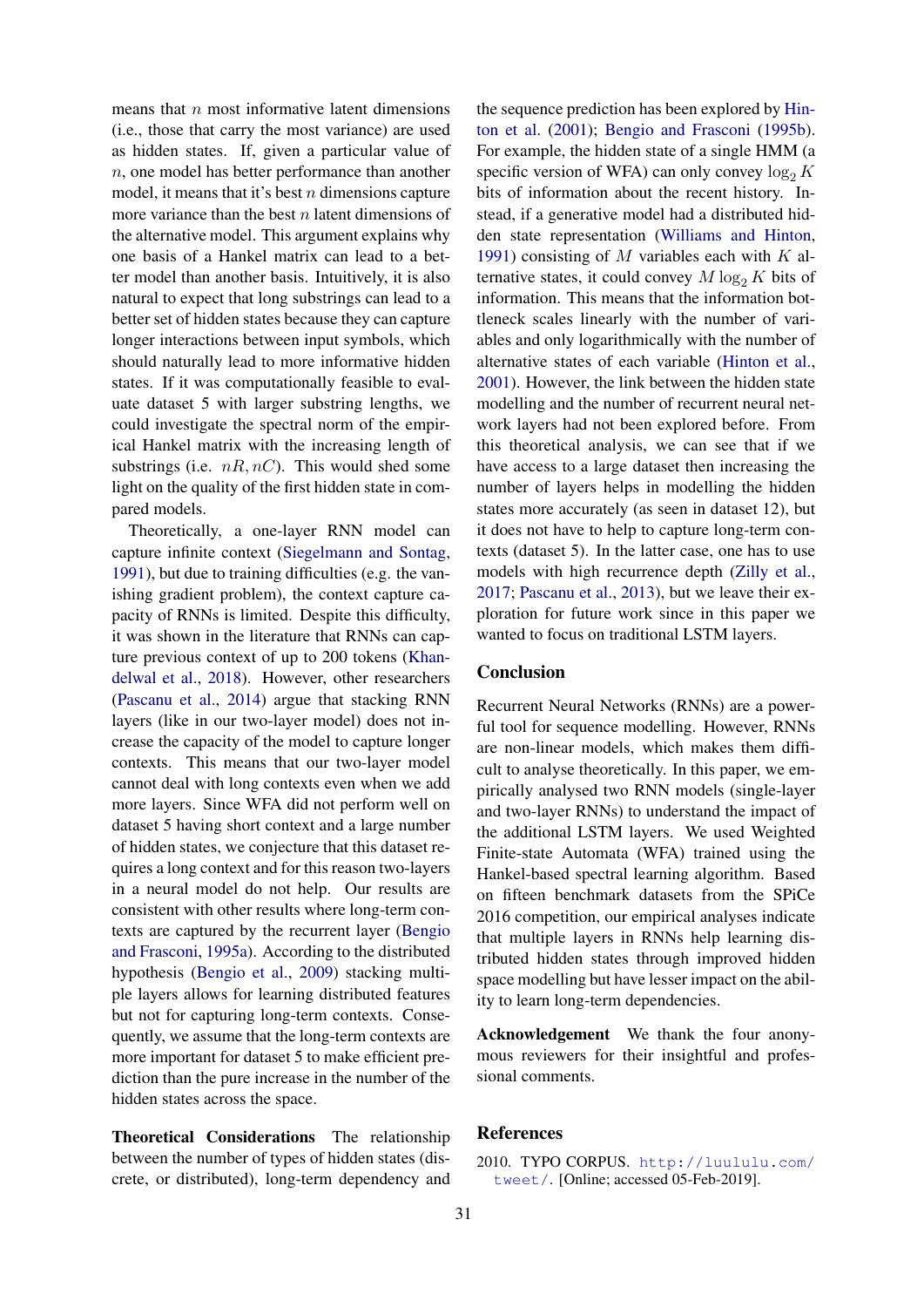- <span id="page-8-0"></span>Guy Avni and Orna Kupferman. 2015. Stochastization of weighted automata. In *MFCS (1)*, volume 9234 of *Lecture Notes in Computer Science*, pages 89–102. Springer.
- <span id="page-8-1"></span>Borja Balle, Xavier Carreras, Franco M Luque, and Ariadna Quattoni. 2014. Spectral learning of weighted automata. *Machine learning*, 96(1-2):33– 63.
- <span id="page-8-10"></span>Borja Balle, Remi Eyraud, Franco M Luque, Ariadna ´ Quattoni, and Sicco Verwer. 2017. Results of the sequence prediction challenge (spice): a competition on learning the next symbol in a sequence. In *International Conference on Grammatical Inference*, pages 132–136.
- <span id="page-8-16"></span>Borja Balle, Ariadna Quattoni, and Xavier Carreras. 2012. Local loss optimization in operator models: A new insight into spectral learning. In *ICML*. icml.cc / Omnipress.
- <span id="page-8-24"></span>Yoshua Bengio and Paolo Frasconi. 1995a. Diffusion of context and credit information in markovian models. *Journal of Artificial Intelligence Research*, 3:249–270.
- <span id="page-8-18"></span>Yoshua Bengio and Paolo Frasconi. 1995b. Diffusion of credit in markovian models. In G. Tesauro, D. S. Touretzky, and T. K. Leen, editors, *Advances in Neural Information Processing Systems 7*, pages 553– 560. MIT Press.
- <span id="page-8-3"></span>Yoshua Bengio et al. 2009. Learning deep architectures for ai. *Foundations and trends in Machine Learning*, 2(1):1–127.
- <span id="page-8-22"></span>Andrew D Brown and Geoffrey E Hinton. 2001. Products of hidden markov models. In *AISTATS*.
- <span id="page-8-9"></span>AJ Buchsbaum, Raffaele Giancarlo, and Jeffery R Westbrook. 1998. Shrinking language models by robust approximation. In *Proceedings of the 1998 IEEE International Conference on Acoustics, Speech and Signal Processing, ICASSP'98 (Cat. No. 98CH36181)*, volume 2, pages 685–688. IEEE.
- <span id="page-8-12"></span>Rafael C Carrasco and José Oncina. 1994. Learning stochastic regular grammars by means of a state merging method. In *International Colloquium on Grammatical Inference*, pages 139–152. Springer.
- <span id="page-8-4"></span>Olivier Delalleau and Yoshua Bengio. 2011. Shallow vs. deep sum-product networks. In *Advances in Neural Information Processing Systems*, pages 666– 674.
- <span id="page-8-7"></span>Salah El Hihi and Yoshua Bengio. 1996. Hierarchical recurrent neural networks for long-term dependencies. In *Advances in neural information processing systems*, pages 493–499.
- <span id="page-8-8"></span>Jeffrey L. Elman. 1990. Finding structure in time. *COGNITIVE SCIENCE*, 14(2):179–211.
- <span id="page-8-14"></span>Robert D Finn, Penelope Coggill, Ruth Y Eberhardt, Sean R Eddy, Jaina Mistry, Alex L Mitchell, Simon C Potter, Marco Punta, Matloob Qureshi, Amaia Sangrador-Vegas, et al. 2015. The pfam protein families database: towards a more sustainable future. *Nucleic acids research*, 44(D1):D279–D285.
- <span id="page-8-17"></span>Yarin Gal and Zoubin Ghahramani. 2016. A theoretically grounded application of dropout in recurrent neural networks. In *Proc. of NIPS*, pages 1019– 1027.
- <span id="page-8-21"></span>C. L. Giles, C. B. Miller, D. Chen, H. H. Chen, G. Z. Sun, and Y. C. Lee. 1992. Learning and extracting finite state automata with second-order recurrent neural networks. *Neural Comput.*, 4(3):393–405.
- <span id="page-8-5"></span>Ian J. Goodfellow, David Warde-Farley, Mehdi Mirza, Aaron Courville, and Yoshua Bengio. 2013. Maxout networks. In *Proceedings of the 30th International Conference on International Conference on Machine Learning - Volume 28*, ICML'13, pages III– 1319–III–1327. JMLR.org.
- <span id="page-8-19"></span>GE Hinton, AD Brown, and Queen Square London. 2001. Training many small hidden markov models. *Proc. of the Workshop on Innovation in Speech Processing*.
- <span id="page-8-6"></span>Geoffrey E Hinton, Nitish Srivastava, Alex Krizhevsky, Ilya Sutskever, and Ruslan R Salakhutdinov. 2012. Improving neural networks by preventing coadaptation of feature detectors. *arXiv preprint arXiv:1207.0580*.
- <span id="page-8-13"></span>Micah Hodosh, Peter Young, and Julia Hockenmaier. 2013. Framing image description as a ranking task: Data, models and evaluation metrics. *Journal of Artificial Intelligence Research*, 47:853–899.
- <span id="page-8-11"></span>Falk Howar, Malte Isberner, Maik Merten, Bernhard Steffen, Dirk Beyer, and Corina S. Pasareanu. 2014. Rigorous examination of reactive systems - the RERS challenges 2012 and 2013. *STTT*, 16(5):457– 464.
- <span id="page-8-15"></span>Daniel Hsu, Sham M Kakade, and Tong Zhang. 2012. A spectral algorithm for learning hidden markov models. *Journal of Computer and System Sciences*, 78(5):1460–1480.
- <span id="page-8-2"></span>Rafal Jozefowicz, Wojciech Zaremba, and Ilya Sutskever. 2015. An empirical exploration of recurrent network architectures. In *International Conference on Machine Learning*, pages 2342–2350.
- <span id="page-8-20"></span>Sham M. Kakade, Percy Liang, Vatsal Sharan, and Gregory Valiant. 2016. Prediction with a short memory. *CoRR*, abs/1612.02526.
- <span id="page-8-23"></span>Urvashi Khandelwal, He He, Peng Qi, and Dan Jurafsky. 2018. Sharp nearby, fuzzy far away: How neural language models use context. In *Proceedings of the 56th Annual Meeting of the Association for Computational Linguistics (Volume 1: Long Papers)*, pages 284–294. Association for Computational Linguistics.